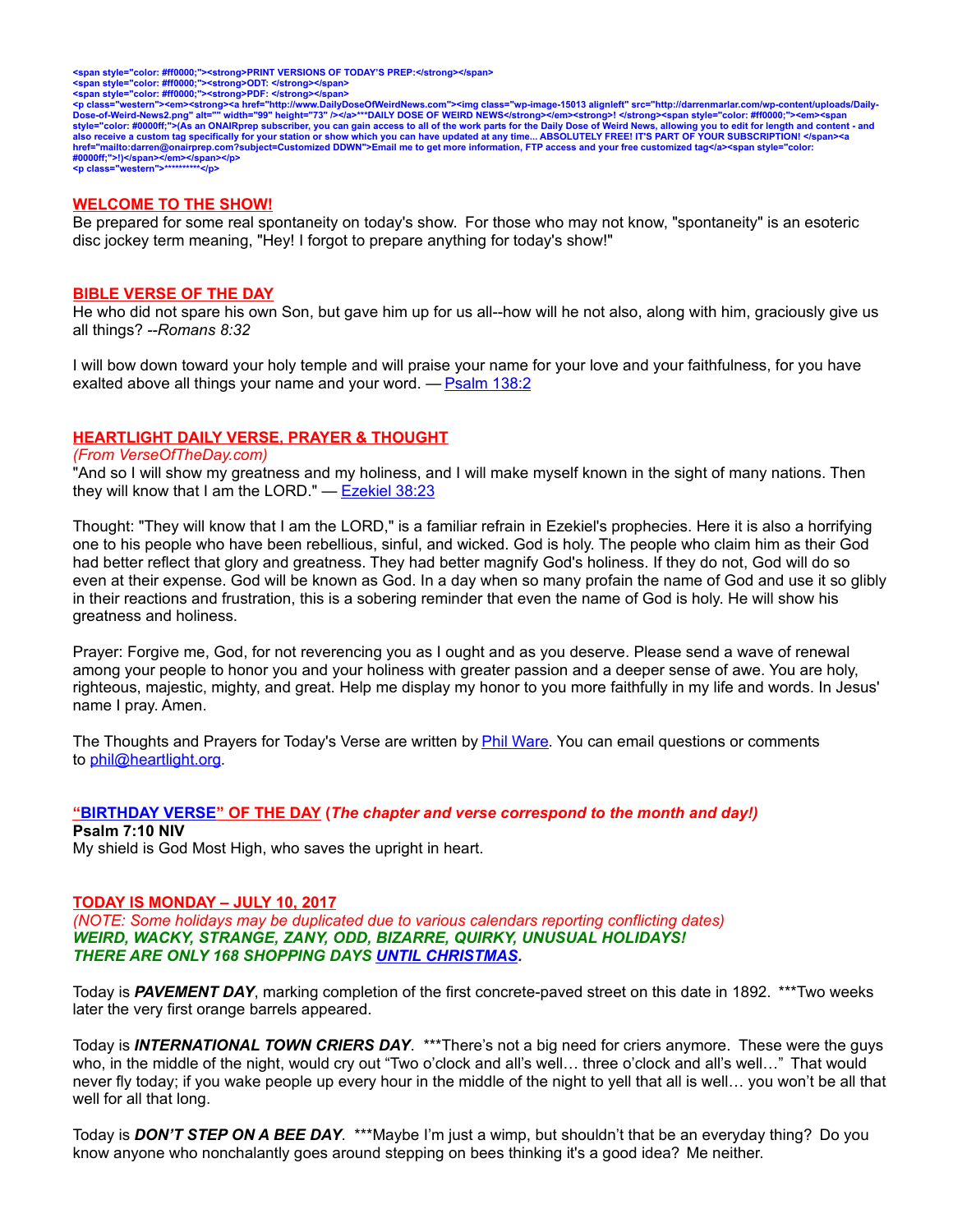This is *LET'S PLAY TENNIS WEEK*. \*\*\*MARLAR: Personally, I'd rather step on a bee.

## **TODAY IS ALSO...**

Don't Step On A Bee Day International Town Criers Day Piña Colada Day Teddy Bears' Picnic Day

**COMING UP NEXT** *(Just a list, we are not endorsing the holidays posted below. Find more holidays and link to their websites at* [BrownieLocks.com](https://www.brownielocks.com/month2.html)*)*

#### *TUESDAY, JULY 11*

Bowdler's Day Cheer Up The Lonely Day Day of The Five Billion National Rainier Cherries Day Slurpee Day or 7-11's Birthday World Population Day Chick-fil-A's Cow Appreciation Day

#### *WEDNESDAY, JULY 12*

Night of Nights Simplicity Day

## *THURSDAY, JULY 13*

Embrace Your Geekness Day Gruntled Workers Day International Sister Cities Day National French Fries Day World Cup Soccer Day

## *FRIDAY, JULY 14*

Collector Car Appreciation Day International Nude Day National Macaroni and Cheese Day National Motorcycle Day Robin Hood Day Shark Awareness Day Victims of The Nice, France Attack Day

## *SATURDAY, JULY 15*

Be A Dork Day Celebration of The Horse Day Gummi Worm Day National Give Something Away Day National Pet Fire Safety Day Saint Swithin's Day Strawberry Rhubarb Wine Day Toss Away the "Could Haves" and "Should Haves" Day Woodie Wagon Day

## *SUNDAY, JULY 16*

Anne Hutchinson Memorial Day Hot Dog Night Lake Superior Day National Personal Chef's Day National Ice Cream Day World Snake Day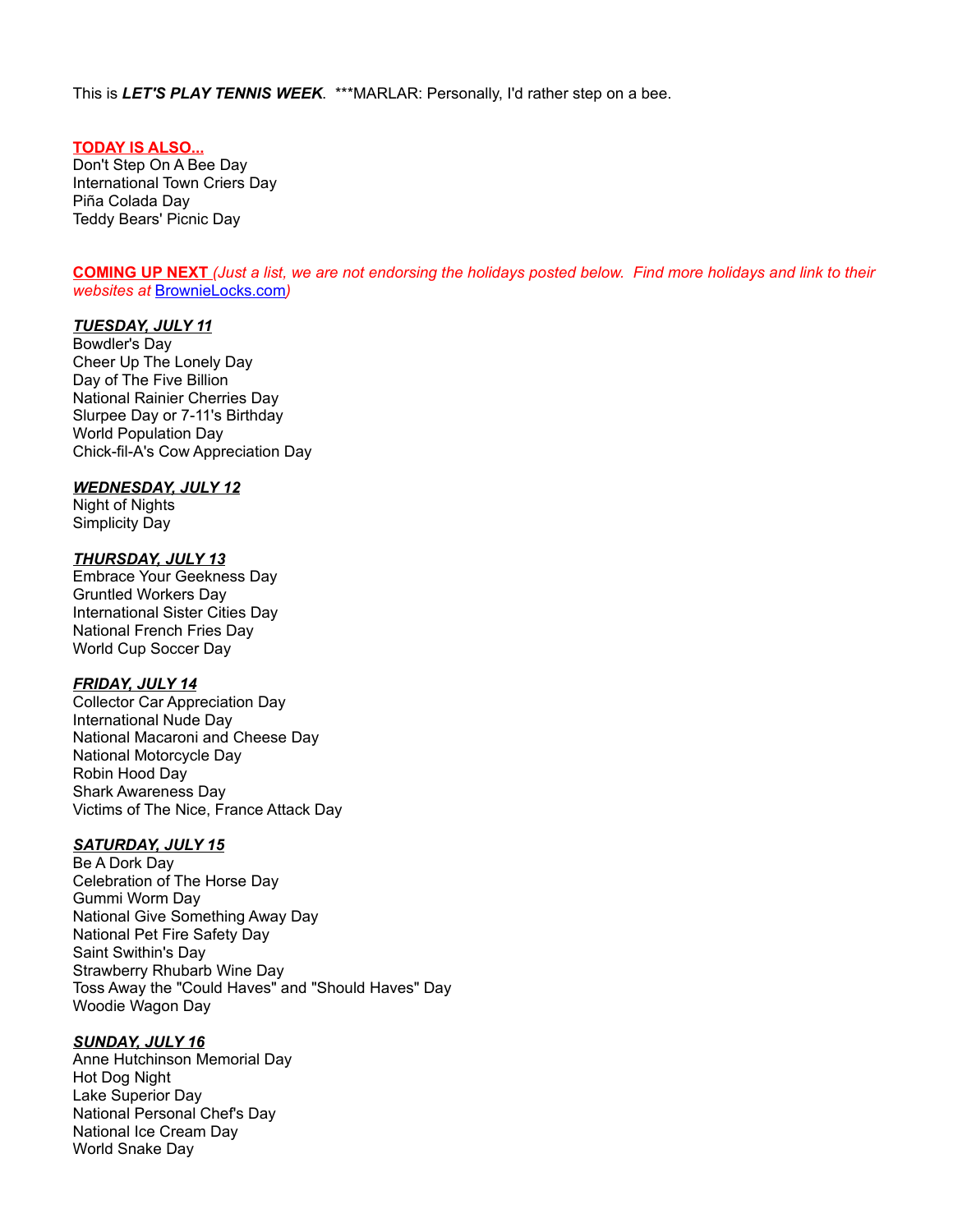# *MONDAY, JULY 17*

Disneyland Day National Get Out of the Doghouse Day Global Hug Your Kid Day Victims of Baton Rouge, Louisiana Attack Day World Emoji Day Wrong Way Corrigan Day Yellow Pig Day

## **ON THIS DAY**

**1880:** U.S. patent #254,828 was issued for the tuxedo life jacket, an inflatable formal jacket for dining out at sea.

**1960:** 16-year-old Brian Hyland's "Itsy Bitsy Teenie Weenie Yellow Polkadot Bikini" entered the Billboard Hot 100 music chart. Composer Paul Vance wrote the song after watching his 2-year-old daughter Paula at the beach in her new bikini. *[\(audio clip\)](http://www.darrenmarlar.com/audio/ItsyBitsyTeenyWeenyYellowPolkaDotBikini.mp3)*

**1964:** The Beatles released the single "A Hard Day's Night" in England. Flipside: "Things We Said Today."

**1967:** Bobbie Gentry recorded "Ode to Billie Joe" (Capitol #5950). It was #1 for four weeks in August and September.

**1989:** The British pop group The Monkees received a star on the Hollywood Walk of Fame. *[\(audio clip\)](http://www.darrenmarlar.com/audio/TV-Monkees.mp3)*

**1991:** Millie Bush, America's First Dog, became a millionaire as royalties from her book about a dog's life in the White House reached \$1.1-million. Millie gave the money to First Lady Barbara Bush's family literacy foundation. Millie died in May, 1997.

**1993:** A 37-year-old San Antonio man ran over himself when he tried to jump from his moving car while fleeing from police. The suspect survived to face charges of stealing 13 bags of potting soil from a builder's supply store.

**1996:** A former employee of Orlando's Gatorland theme park was sentenced to six months in jail for selling two of the park's 2,400 alligators to an Indiana tourist for \$75.00 each. The 3-foot gators were discovered in the tourist's motel room after he called the state game commission for suggestions on how to transport them to Indiana.

**1996:** Tipper the cat, choking on his flea collar in Tampa, was rescued after he called 9-1-1. Fortunately, Tipper's owner had programmed the speed-dial button on the phone to dial 9-1-1, so the cat only had to push one button.

**1998:** The Diocese of Dallas agreed to pay \$23.4 million to nine former altar boys who said they had been molested by a priest.

**2002:** Peter Paul Rubens' painting "The Massacre of the Innocents" sold at auction for \$76.2 million.

**2003:** A 32-year-old Israeli woman was recovering well from surgery after she tried to retrieve a cockroach that had jumped into her mouth with a fork. She swallowed the fork.

**2004:** In his weekly radio address, President Bush said legalizing gay marriage would redefine the most fundamental institution of civilization, and that a constitutional amendment was needed to protect traditional marriage.

## **TODAY IN CHRISTIAN HISTORY**

**1509:** French Protestant reformer John Calvin is born in Nyon, France.

**1863:** Clement C. Moore dies. In 1819 he established the General Theological Seminary, where he taught Greek and Hebrew Literature for 28 years. He also authored "A Visit from St. Nicholas" ('Twas the Night Before Christmas…) in 1823.

**1925:** The Scopes Monkey Trial begins. Tennessee had forbidden the teaching of evolution. William Jennings Bryan, a fundamentalist, argued the prosecution and won, but popular culture has given the victory to Clarence Darrow. Bryan College now overlooks Dayton, Tennessee, the site of the battle.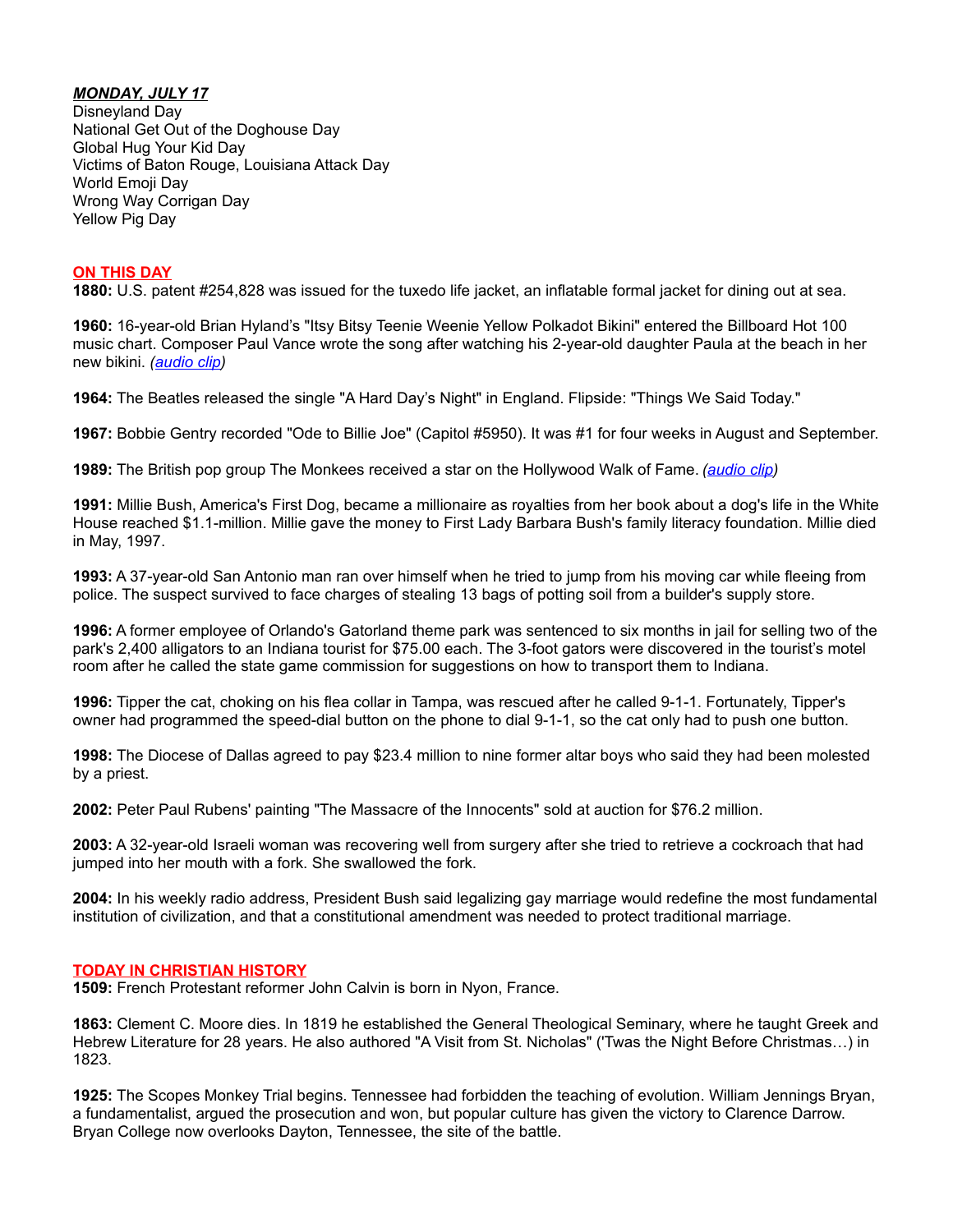# **HOLLYWOOD AND CELEBRITY FIGURE BIRTHDAYS**

- Singer/actress (Daisy Duke in the *Dukes of Hazzard* movie, MTV's "Newlyweds") Jessica Simpson 35
- actor Thomas Ian Nicholas (*American Pie*) is 36
- Actor (Vincent Chase on HBO's "Entourage", *The Devil Wears Prada, Hart's War*) Adrian Grenier is 39
- Actor (Willie on "Little House on the Prairie") Jonathan Gilbert 48 *[\(audio clip\)](http://www.darrenmarlar.com/audio/TV-LittleHouseOnThePrairie.mp3)*
- Actor (Shepherd Book on "Firefly" and the movie *Serenity*, Russell on "Friends", Det. Ron Harris on "Barney Miller") Ron Glass 71 *[\(audio clip\)](http://www.darrenmarlar.com/audio/TV-BarneyMiller.mp3)*
- Actor (Governor Robert Ritchie on "The West Wing", 1979's *The Amityville Horror, Westworld*, Dr. Steven Kiley on "Marcus Welby, M.D.", Colonel William Keating in *Rambo IV*) James Brolin 76 *[\(audio clip\)](http://www.darrenmarlar.com/audio/TV-MarcusWelbyMD.mp3)*

## **BEE-BOP BIRTHDAYS**

## *(Music Artist Birthdays From [SongFacts.com\)](http://calendar.songfacts.com/)*

- **1895** : Carl Orff
- **1937** : [Jumpin' Gene Simmons](http://www.songfacts.com/search_fact.php?combinedartists=Jumpin)
- **1937** : Sandy Stewart
- **1941** : Ian Whitcomb
- **1942** : Ronnie James Dio [\(Black Sabbath,](http://www.artistfacts.com/detail.php?id=48) [Rainbow\)](http://www.songfacts.com/artist:rainbow.php)
- **1943** : Jerry Miller (Moby Grape)
- **1944** : John Dymond (Dave Dee, Dozy, Beaky, Mick and Tich)
- **1947** : [Arlo Davy Guthrie](http://www.songfacts.com/search_fact.php?combinedartists=Arlo+Guthrie)
- **1949** : Dave Smalley [\(The Young Rascals,](http://www.songfacts.com/search_fact.php?combinedartists=Young+Rascals) [The Raspberries\)](http://www.songfacts.com/search_fact.php?combinedartists=Raspberries)
- **1950** : [Greg Kihn](http://www.songfacts.com/artist:greg_kihn.php)
- **1954** : Neil Tennant [\(Pet Shop Boys\)](http://www.songfacts.com/search_fact.php?combinedartists=Pet+Shop+Boys)
- **1965** : Peter DiStefano (Porno For Pyros)
- **1980** : [Jessica Simpson](http://www.songfacts.com/artist:jessica_simpson.php)

## **SECRETS OF THE UNIVERSE** *(Answering questions that have plagued mankind for minutes!)*

## **What exactly is the Continental Shelf?**

The continental shelf, as large as it sounds, might make the perfect closet organizer for my wife and her hundreds of outfits! Unfortunately, that's not really a convenient idea though, considering the continental shelf is under water. DRAT! The continental shelf is the underwater ledge that juts out from land at the ocean's edge. Don't confuse this ledge with the shallow end of a swimming pool though, because it still goes down as much as 600 feet. But it goes no deeper than that for quite a distance out from shore, where the real slope starts and the bottom quickly drops to a depth of several miles. So I wouldn't wade out too far.

## **NEWS KICKERS**

*(No news on the weekends. Want a customized audio version, FREE?* [Email me for more information](mailto:darren@onairprep.com?subject=Customized%20DDWN)*! )*

## *NEW NEWS KICKERS…*

A 17-year-old South Carolina high school student may spend a month in jail for assault and battery after he allegedly threw a paper airplane that struck a teacher in the eye. Georgetown County sheriff's deputies arrested the teen at Andrews High School. Teacher Edward McIver told deputies that he was upset after getting hit by the airplane because he recently had had eye surgery. He also told police he and the student had had previous confrontations over the student's behavior, and that "something needs to be done." The student was charged with third-degree assault and battery and was released from jail on bond. \*\*\*In case you missed that – you can now be arrested at school for throwing a paper airplane. You also now get the death penalty if you stick gum underneath your desk.

A Princeton University study has found that 85% of all Americans say they feel happy every day. But if you are among the 15% who are stuck on glum, try carrying around a few baby photos. A University of Wisconsin-Madison study reveals that looking at baby pictures activates a part of the brain that is associated with positive emotions. \*\*\*And if you're like me and have no kids, there's always Facebook where you can't get away from other people's baby pictures no matter how hard you try.

South Korea is developing a public transportation train that travels 620 miles an hour. \*\*\*It's highly recommended you do not try to beat the train at the railroad crossings.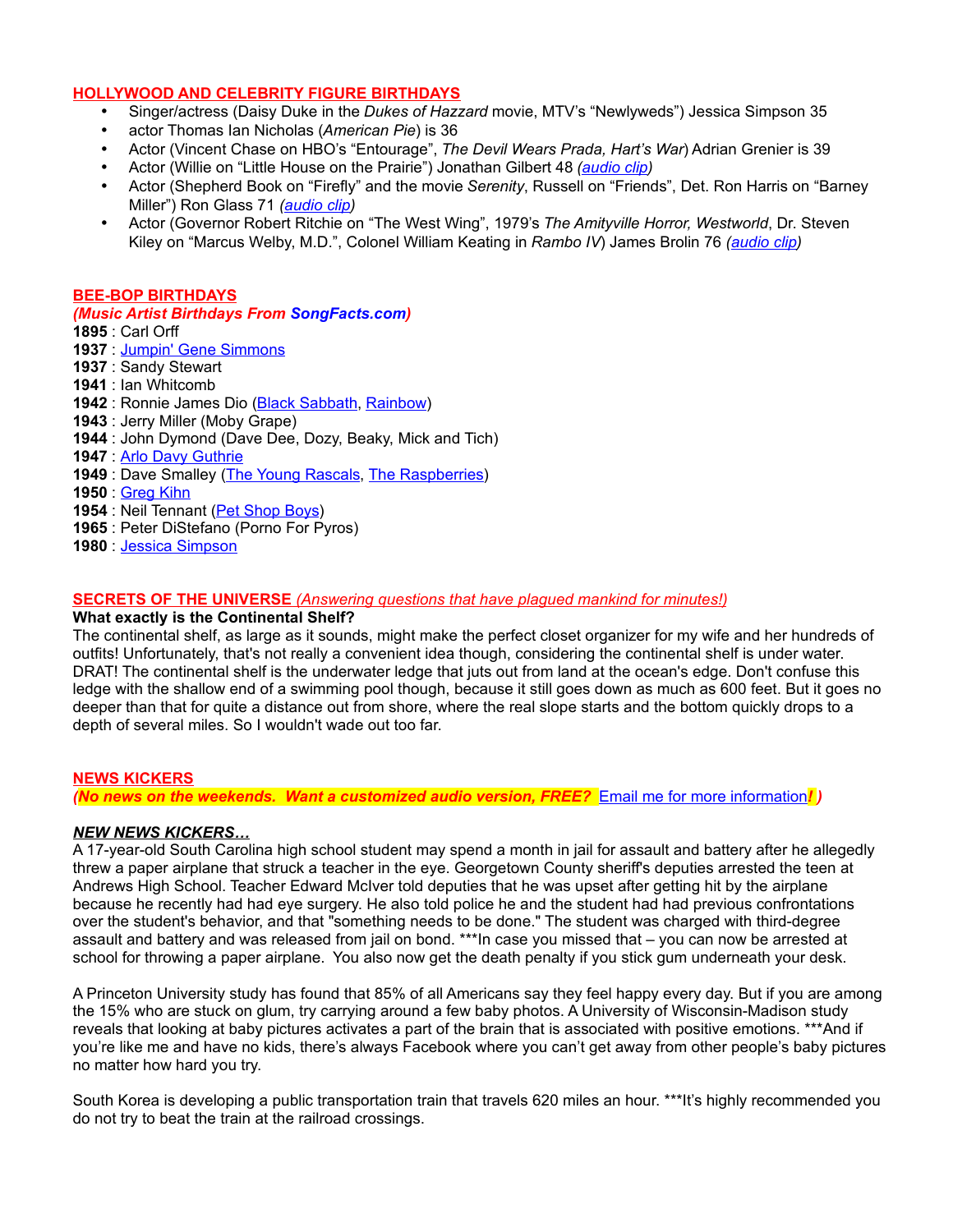Here's the thing - if you do something stupid and illegal, don't use Snapchat as your confessional. In Myrtle Beach, SC, two 18-year-olds - Logan Brooke Larrimore and Farren Marie Lane, have been arrested and charges with thirddegree burglary after police found Snapchat videos that showed the girls trespassing in the middle of the night at the Myrtle Waves Waterpark. The videos allegedly showed Larrimore and Lane enjoying themselves at the park about 4am Saturday. Police say Larrimore can be witnessed in one of the videos admitting to "jumping the fence" and stating that "we went down all the slides." The teens are also accused of stealing a couple of Italian Ices worth \$8 bucks. Police were able to find the names of the girls though their Snapchat accounts and then tracked them down through DMV records. \*\*\*On second thought, if you do something stupid and illegal, DO use Snapchat as your confessional. It'll be easier for us to take you out of circulation.

An elderly man in China was treated for a stroke after he binged on his favorite video game. The 84-year-old man was rushed to a hospital after his children found him partially paralyzed and unable to speak after playing a game on his laptop for hours. \*\*\*Hear that, kiddos? Gaming can KILL YOU!

According to a study released by Kimberly-Clark, gas pump handles are the dirtiest surface that Americans encounter on the way to work. \*\*\*Which finally explains to me why biking to work might be a healthier option.

## *NEWS KICKER EVERGREENS…*

Ever thrown money around when an attractive woman was watching? Men are more generous around attractive women, according to a recent study. British researchers found that men contributed more winnings to charity when they were being watched by a beautiful woman than when they were playing alone or being watched by another man. Men may be showing off to potential mates according to the report. \*\*\*In other words, "Hey, Baby – here's how much money I could be blowing on YOU instead of these ORPHANS…"

Medical research from leading hospitals and universities across the U.S. has shown conclusively a belief in God really IS good for you, making you healthier and happier, and helping you live longer. Duke University's Harold G. Koenig, M.D. say "Studies have shown prayer can prevent people from getting sick — and when they do get sick, prayer can help them get better faster." After an exhaustive analysis of more than 1,500 reputable medical studies, Dr. Koenig found that the studies "indicates people who are more religious and pray more have better mental and physical health." \*\*\*On the reverse, people who are anti-religious seem to get sick at people even talking about God– but that's likely a personality problem.

A survey of cell phone users found that almost nine in 10 say they encounter others using those phones in an annoying way but only 8 percent thought their own use of cell phones is sometimes rude. \*\*\*It's the exact same ratio as people who think they are great drivers while all other drivers are idiots.

You could spend hundreds of dollars on fancy creams and facials or you could drink a cup of hot chocolate every day for three months for glowing, younger-looking skin! \*\*\*Ah, that's the problem. Every day I've been drinking a hot cup of facial cream.

Experts say that binge drinking among the active military has now become a serious problem. \*\*\*Many are concerned it could be dangerous as well, seeing as a small U.S. battalion just last week decided in a drunken stupor to declare war on Wisconsin.

## **AS THE JUNGLE TURNS [CLICK HERE](http://www.darrenmarlar.com/audio/AsTheJungleTurns/MMJJ0108.mp3) TO DOWNLOAD MONDAY'S EPISODE**

OPEN: And now, FancyMonkey.com, (Show Name), and (Station Call Letters) bring you As the Jungle Turns! Last time, the jungle animals were finally tired of running away from a giant-footed creature. Actually they weren't running away from it, because nobody had ever really even seen it. In fact, this could all be just a big joke! There's only one way to find out though... and it's scary...

CLOSE: Oh no… it really IS a monster leaving those giant footprints! It's a giant gorilla! What will happen to Millard? Will he really be eaten? And will the words salsa and Cheeze Whiz play a large part in our next episode? Find out next time… As the Jungle Turns!

*\*\*\*You may simulcast "As the Jungle Turns" on the Internet stream of your live broadcast only. Any other Internet use of "As the Jungle Turns" in whole or part including podcasting of your live broadcast is a violation of copyright*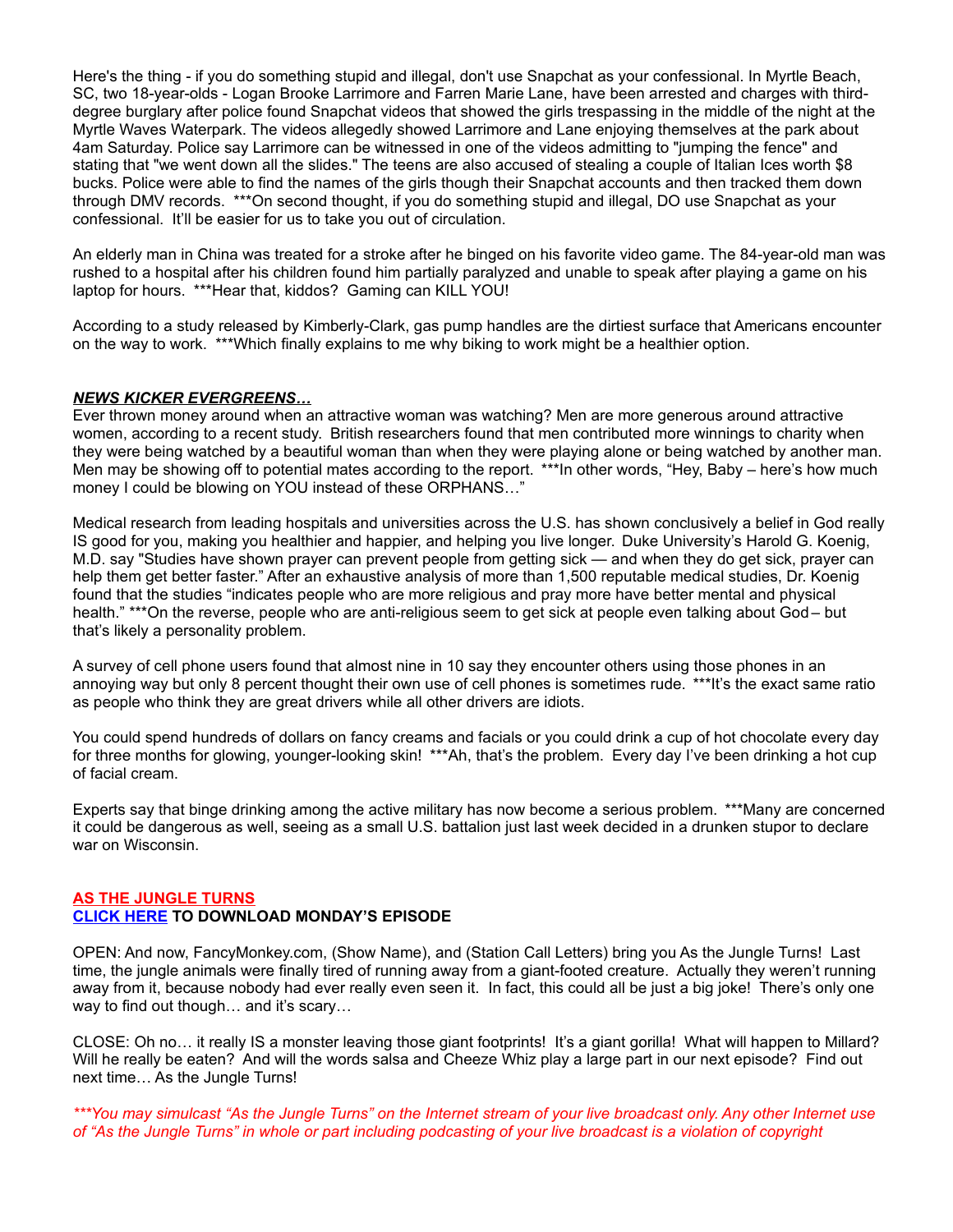*law. Thank you for your cooperation on this vitally important issue. If you have any questions, please [e-mail](mailto:radio@fancymonkey.com?subject=Internet%20Use) us and ask about "Jungle Jam & Friends the Radio Show" usage.*

#### **MOMENT OF DUH**

#### **Even criminals sometimes get their day in court... and win.**

Carl Truman, 19, of Los Angeles, California won \$74,000 plus medical expenses when his neighbor ran over his hand with a Honda Accord. Truman apparently didn't notice there was someone at the wheel of the car when he was trying to steal his neighbor's hubcaps.

#### **TOP TEN**

# **TOP TEN SIGNS YOU NEED A HAIRCUT**

10. While waiting in the checkout line the lady behind you ran over your hair and tangled it in her buggy wheel.

- 9. The amount of money you spend on and shampoo and gas are the same.
- 8. You walked in the front door and all the drains in your building clogged instantly.
- 7. The "little polo man" on your "brown shirt" is really just an intricate knot.
- 6. You cannot afford the person carrying it behind you anymore.
- 5. You get a seeing eye dog because your hair is in your eyes.
- 4. Your most recent trip to the zoo was plagued by frequent tranquilizer darts and apologies.

3. Ow! Uh, could somebody help me? I... ow... I was tying my shoes and I... ow... I kind of accidentally tied my head to my feet... Anybody? Please?"

2. Your barber says he thinks he can cut it but will have to use a weed-whacker to thin it out a little first.

1. You don't wash your hair anymore because the last time you did you got so tangled up it took 3 firemen and the jaws of life to free you.

## **THE FILES OF LAW & DISORDER**

### **If robbing a store in order to get grocery money is a bad idea, robbing a store NEXT to the grocery store you're planning on shopping at may not be the brightest idea either!**

FILE #1: A woman from Indiana found herself in need of a medical prescription, but no money to buy it. So she and her boyfriend decided to rob the grocery store right next door to the pharmacy. The two then proceeded to go straight from robbing the grocery store to the pharmacy. There she gave her real name, address and telephone number to purchase her prescription. With this information the police were able to meet the bungling robbers just as they got home from the pharmacy.

FILE #2: With police in hot pursuit, armed Scottish robber Derek McFadden raced away from a bank near Glasgow with \$4,000. Then, he made a law-abiding mistake—he stopped for a red light and was arrested immediately.

FILE #3: In Amarillo, Texas, police say Joshua Glenn Smith stole the pickup from an alley and collided with a car after driving away. After a blowout and a near crash, the truck smashed into a light pole and crashed into a bridge pillar. The truck then collided with a vehicle on the frontage road. Smith tried to keep going, but lost control of the truck and veered into the parking lot of a new Wendy's restaurant, smashing into another vehicle. A crowd of about 20 people chased Smith around the restaurant. They tied his feet with a garden hose and handcuffed him.

STRANGE LAW: A Texas law requires that a criminal give the expected victim a 24 hour notice stating the crime to be committed. This can be orally or in writing.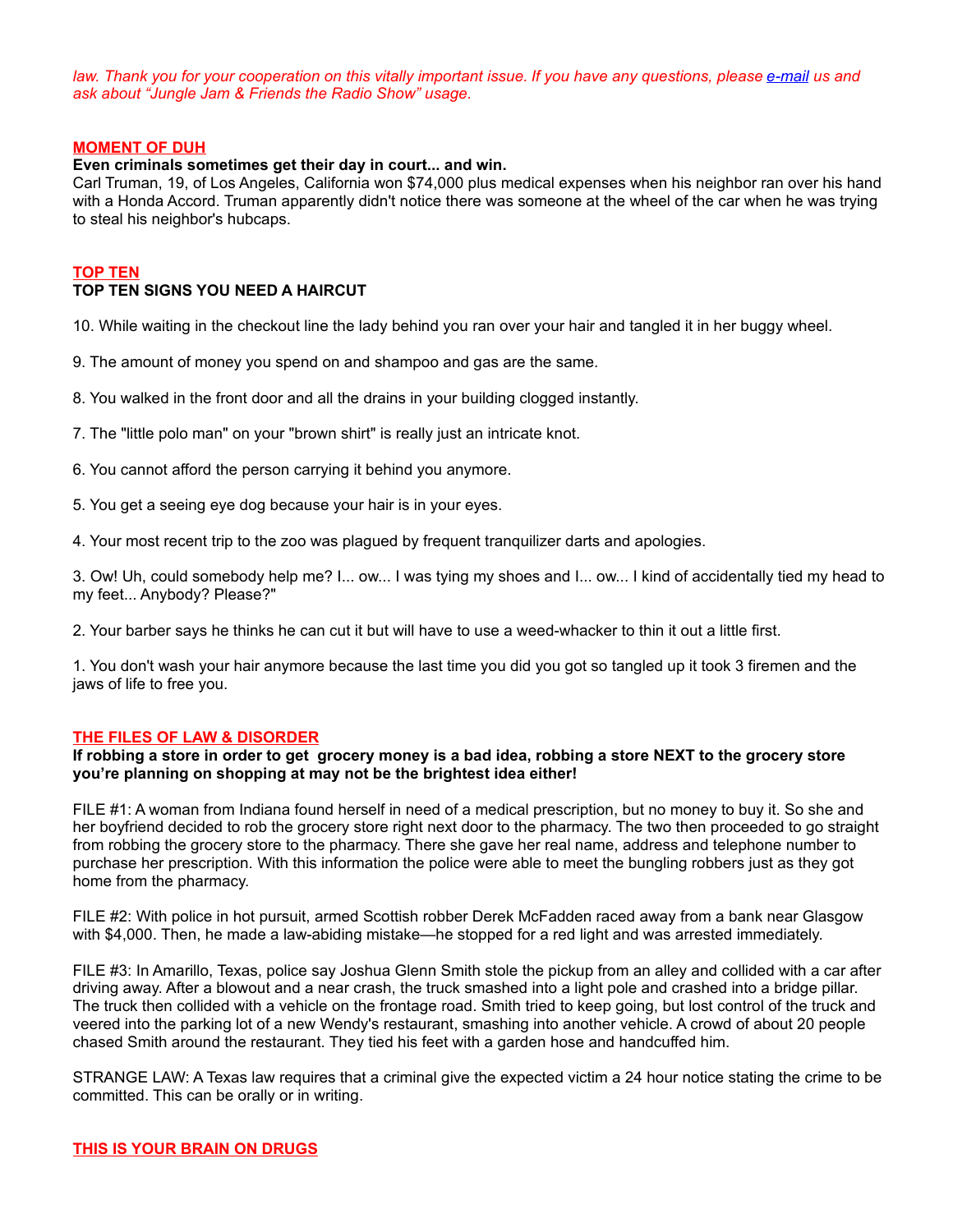## **When someone robs you it's best to call the police... unless you were robbed making an illegal drug transaction.**

An East Hartford, Connecticut man called police to report he had been robbed while trying to buy crack cocaine. Max Minnefield called police to tell them he had paid a man and a woman \$8 for drugs he never received. Police charged him with criminal attempt to commit possession of narcotics. During his arraignment Judge Bradford Ward asked Minnefield, "Did you really think the police were going to go after the people?" He added that his question was rhetorical.

### **PHONER PHUN**

Check out today's "LEFTOVERS" below. Do your listeners have any ideas about what would be the easiest/coolest jobs to have?

#### **BIBLE BRAIN BUSTER!**

**QUESTION: What was the name of the first judge of Israel?** *ANSWER: Othniel (Judges 1:13; 3:9)*

#### **QUESTION IMPOSSIBLE**

**QUESTION: How much of the average person's lifetime is spent waiting for traffic lights to change?** *ANSWER: Two weeks.*

#### **TRUE OR FALSE**

*Pay attention! If our next player doesn't answer all ten T/F questions correctly we start all over from question #1! First person to answer question #10 correctly is our winner!*

- 1. The largest gold nugget ever found weighed 172 lbs., 13 oz. (True)
- 2. The youngest person to have a chart-topping solo single is Michael Jackson. (True in 1970)
- 3. James Earl Jones did the voice of Darth Vader. (True)

4. Darth Vader was played by 2 people. (False, 4. One guy for his body and the other for his face, one person for the voice, and the other for the breathing)

5. Melanie Griffith's mother is Susan Sarandon. (False, it's actress Tippi Hendren, best known for her lead role in Alfred Hitchcock's, "The Birds")

6. According to the Guinness Book of World Records, the TV show "Cheers" had the most spin-off production. (False, Star Trek)

7. In 1973, General Motors introduced the airbag as a \$225 option on cars. (True)

- 8. Lake Michigan is located entirely within the United States. (True)
- 9. Pork is the main ingredient in the Austrian dish known as wiener schnitzel. (False, Veal)
- 10. Marty McFly went back 30 years in the 1985 film "Back to the Future." (True)

## **TABLOID MATCH GAME**

*You have to match the blank in the tabloid headline with the word or phrase that has been removed!*

### **"STUDENT FORCED TO \_\_\_\_\_\_\_ IN LUNCHBOX!" (PEE – but we'll accept "urinate," "relieve himself," or any other similar term to describe the same action)**

In Orlando, Florida, Meadowbrook Middle School teacher Jameeka Chambers has been put on paid leave while officials investigate a most bizarre incident that went down in her classroom. It seems a boy in her class went behind the classroom bookcase and urinated in his lunchbox. According to statements by other students, the boy asked to go the restroom and Ms. Chambers told him to hold it or use her lunch box. So the boy took the teacher's lunch box, hid behind a bookcase, urinated in it and returned it to her. The next morning the boy's mother complained to the principal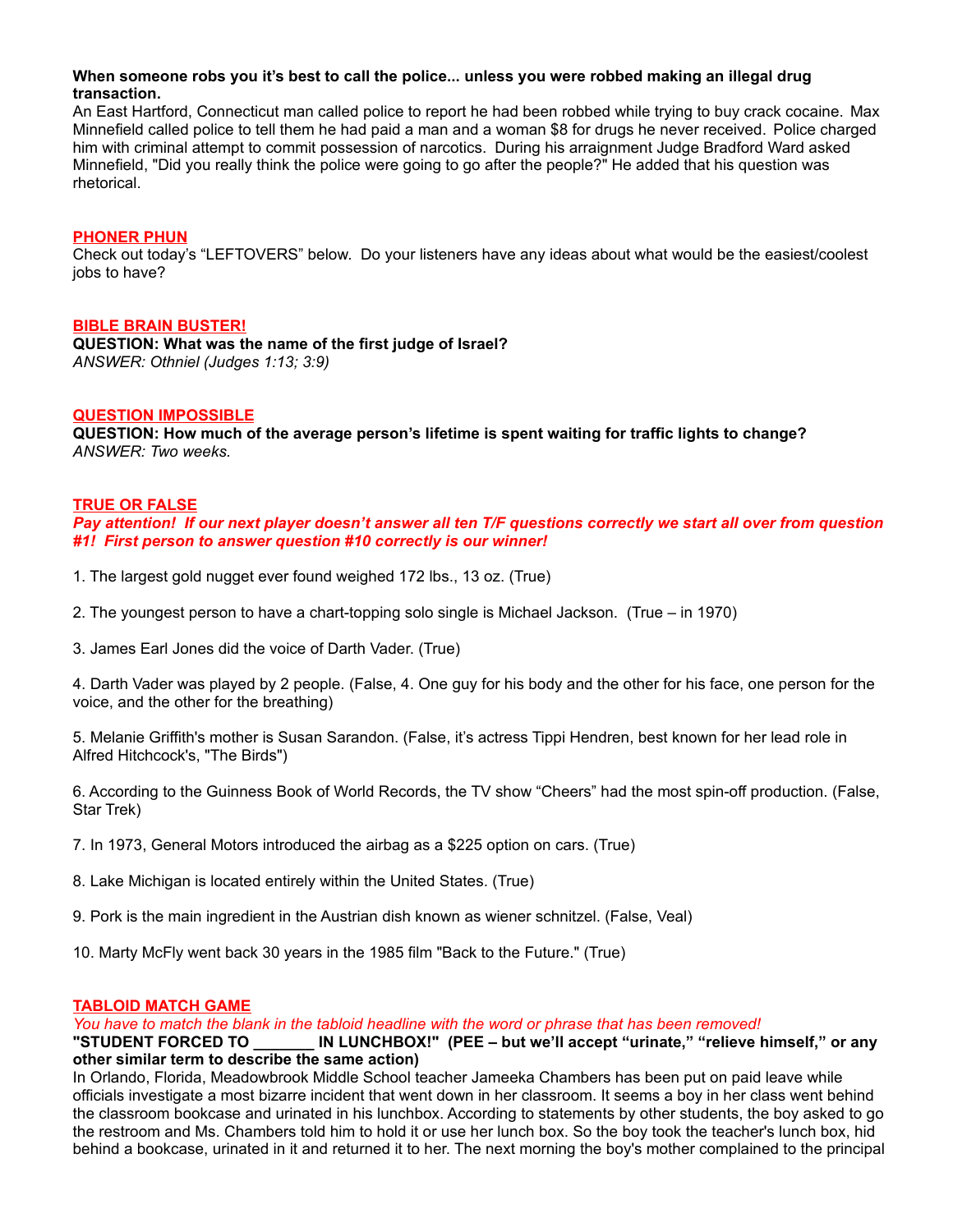and told a local TV station about the incident. This is a first-year teaching job for Chambers, who teaches sixth-grade language arts. \*\*\*MARLAR: And probably her last year.

## **THE WAY TOO EARLY IN THE MORNING TO UNDERSTAND THE PUNCHLINE EVEN AFTER TWO CUPS OF COFFEE JOKE OF THE DAY**

**JOKE #1**

A miserable-looking man was sitting with some friends one night.

"Why are you looking so sad?" asked one friend.

"My wife's made me a millionaire." said the man.

"If my wife made me a millionaire, I'd be the happiest man on earth", said the friend.

"Yes, but before I met her I was a billionaire."

## **JOKE #2**

A guy did system support in a law firm. One day, he had to log a user off and then back on. He entered her initials and then she gave me him her password to log back on. She said her password was "genius". After three tries and the system telling him "access denied," he asked her how to spell it.

She said, "G - E - N - I - O - U - S."

## **JOKE #3**

Did you ever wonder why there are no dead penguins on the ice in Antarctica - where do they go? Wonder no more!!! It is a known fact that the penguin is a very ritualistic bird which lives an extremely ordered and complex life. The penguin is very committed to its family and will mate for life, as well as maintaining a form of compassionate contact with its offspring throughout its life.

If a penguin is found dead on the ice surface, other members of the family and social circle have been known to dig holes in the ice, using their vestigial wings and beaks, until the hole is deep enough for the dead bird to be rolled into and buried.

The male penguins then gather in a circle around the fresh grave and sing:

"Freeze a jolly good fellow."

## **USELESS FACTS**

Fathers spend more time with their children who resemble them? At least that was the result of a recent study. The Senegalese study suggests that fathers invest more time and energy in their children who look and smell like them, primal indicators that they are biologically connected. \*\*\*If my choices are to either be estranged from my father, or smell like him... well, I'll miss him.

Keeping their keyboard clicks on is the most obnoxious thing a smartphone user can do. \*\*\*Although I'd have to think answering the phone while in a bathroom stall would be a very close second.

## **FEATURED FUNNIES**

## **KEEP SMILING**

Look at the world around you, and you'll see God's creativity; Look at the dinner table, and you'll see God's provision; Look at the mirror, and you'll see God's sense of humor.

## **IT MUST BE TRUE BECAUSE I HEARD IT ON THE RADIO!**

## **INEDIBLE PRANK**

#### **A Wisconsin high school student has been sentenced to probation for baking hair in a cake and serving it to teachers...**

...John Smith (yes, his REAL NAME) shaved his body hair, baked it in the cake and brought it to school for his class. But, when he couldn't serve it in class, he brought it to the teacher's lounge. After it was half eaten, school officials discovered hair throughout the cake. \*\*\*MARLAR: He only received probation though, because it took so long to tell the difference between the cake and the deserts normally served in the school cafeteria.

## **INSPIRATIONAL INSPIRATION**

**JUST BY BEING IN IT** *By: Joseph J. Mazzella*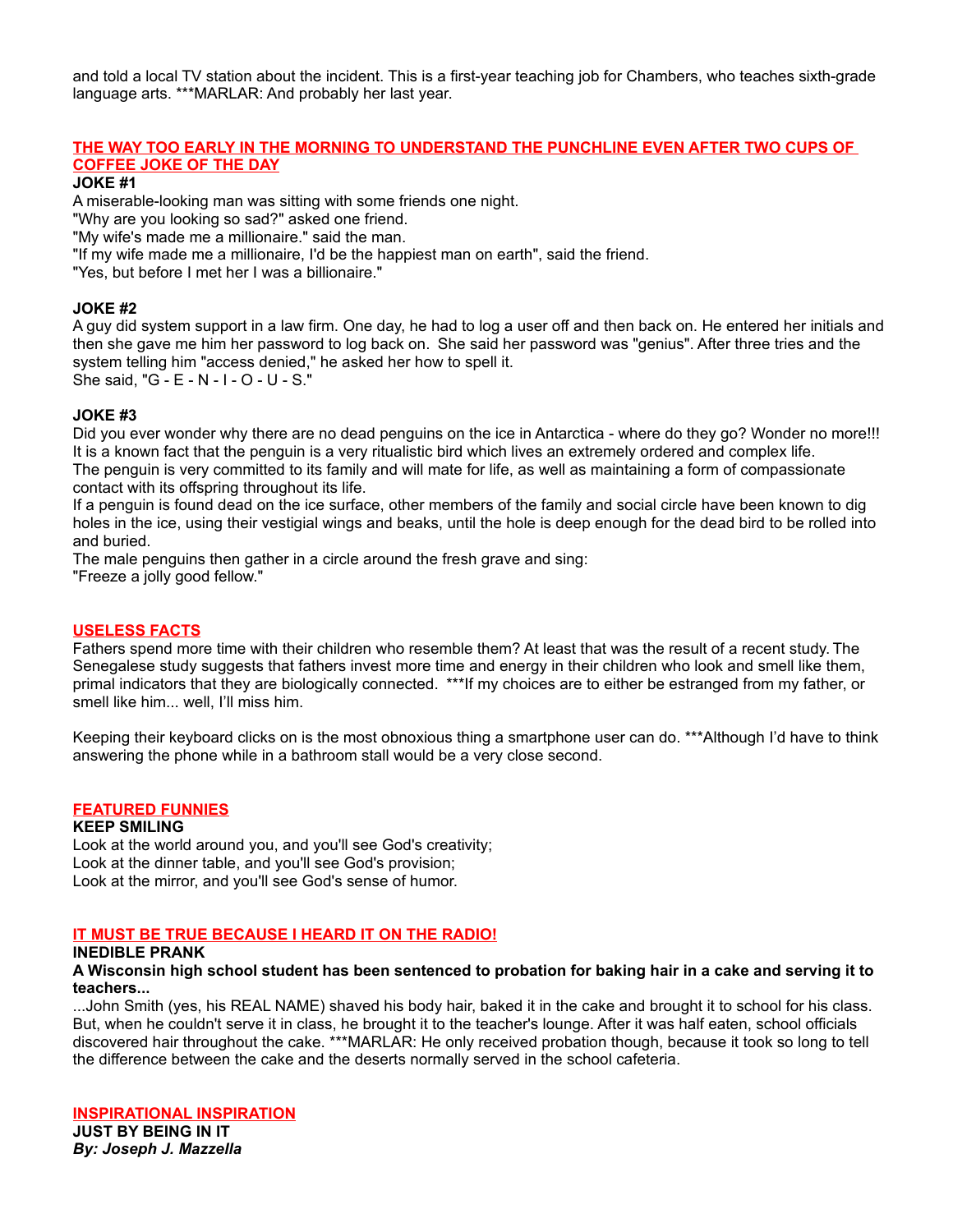My old friends have returned for another summer of fun in my backyard. There must be hundreds of them out there every night. I can't stay up with them anymore, but I sure do love watching them dance in the darkness for the first few hours after the sun goes down. They don't even need any music and I never have to worry about them bumping into each other either, because each one of them carries their own light.

Watching my friends, the fireflies, light up my backyard every night brings me nothing but joy. I feel my own light shining a little brighter when I see them and I feel a little closer to God's love as I look at them. What a wonderful love God must have for us all to give us such a beautiful world full of amazing creatures like these. They make the whole world a better place just by being in it.

Just think of what a paradise Earth would become if everyone of us also did our best to live a life so beautiful that we made the world a better place just by being in it. Just think what it would be like if all of us started each day by remembering how much God loves us and by thanking Him for our lives. Just think what it would be like if we all took the time needed to fully love God, ourselves, and others. Just think what it would be like if each of us spent each and everyday sharing love, joy, goodness, laughter, and smiles with everyone we met. Like my firefly friends we all would be carrying our own light, and our souls would be shining bright enough to light up the whole world.

Start today then. Start shining your light now. Live from your soul. Brighten the lives of all those around you. Be a beacon to others. Live a life of such joy, love, and oneness with God that you make the world a better place just by being in it. This world needs your light.

# **DRIVE TIME DEVOTIONAL**

**BRAINS ARE NOT ENOUGH**

# *READ: [1 Kings 11:1-13](http://bible.gospelcom.net/bible?language=english&version=NIV&passage=1+Kings+11%3A1-13)*

## *Solomon did evil in the sight of the Lord, and did not fully follow the Lord. —1 Kings 11:6*

Why do smart people do not-so-smart things? Time after time I hear sad stories about people with high IQs who fall short in the area of moral discernment, leading to tragic results. Obviously, a good brain isn't enough to keep a person from making bad choices.

This contradicts the belief of some that better education can solve society's ills. The reasoning goes like this: "If we educate people about the dangers of  $\qquad \qquad$ , they won't do 'it' and thus will be spared from unpleasant, unintended consequences."

But experience and the Bible tell us something different. In fact, the smartest man who ever lived could serve as a poster boy for bad choices.

Ancient Israel's King Solomon, author of much of the book of Proverbs, wrote, "Keep your heart with all diligence" (4:23) and "Wisdom rests in the heart of him who has understanding" (14:33). Despite knowing the connection between the heart and wisdom, the king disobeyed God by marrying foreign women who "turned his heart after other gods" (1 Kings 11:4). As a result, the Lord said, "I will surely tear the kingdom away from you" (v.11). The ability to make good decisions demands a heart devoted to God. —Julie Ackerman Link

*What will it profit when life here is o'er, Though great worldly wisdom I gain, If seeking knowledge I utterly fail The wisdom of God to obtain? —Nelson*

## **The smartest people know that God knows best.**

## **LEFTOVERS**

## **THE BEST JOBS EVER**

These are real jobs! Obviously, I'm just in the wrong career! Do any of these sound appealing to you? I'll bet they do! What other jobs would be great to have?

- *Lotion Tester* -- You get paid to lie on a beach and test suntan lotions. (A great job if the lotions work... a lousy job if they don't work!)
- *Ice cream Taster* -- The only requirements are discriminating taste buds and a willingness to sample hundreds of gallons of ice cream a year. (As long as you can deal with the brain-freeze headaches every once in a while! But then, we all must make sacrifices!)
- **Toy-Enjoyment Controller** -- You spend your entire working day playing with toys to determine which ones will be a hit with kids. (If someone ever tells you to grow up, so you can't afford to!)
- *Video Game Expert* -- You play the latest computer games, then share your knowledge with people who call for help. (You can be the 12-year-old expert that has to help the 42-year-old father figure out how to win the battle against Doctor Doom!)
- *World Travel Writer* -- You explore the world's most exotic locales, then write about your adventures. All expenses are covered.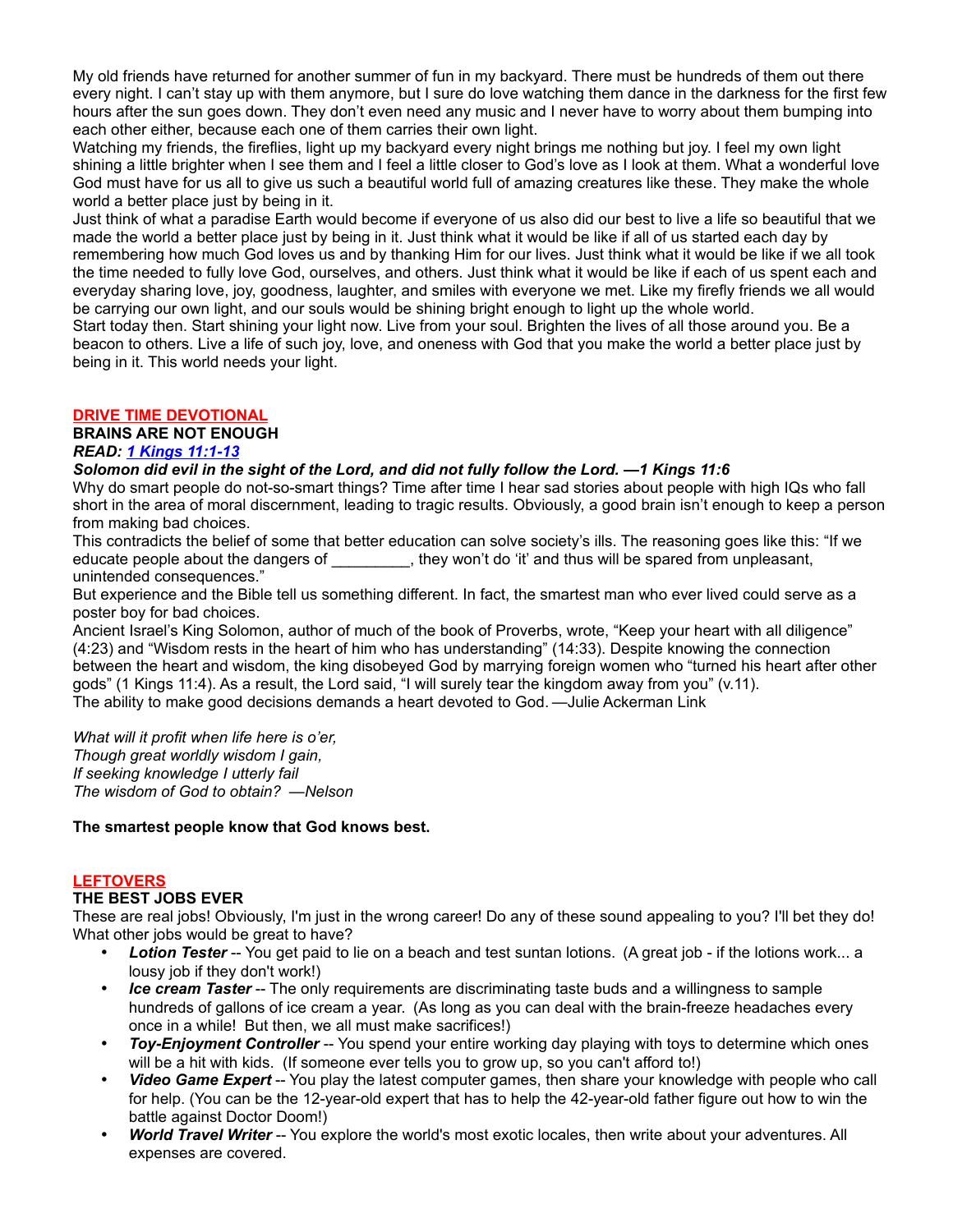- *Ferrari Test Driver* -- A typical day involves cruising the scenic Italian countryside at top speeds in the world's most exotic sports car.
- *Yachting Partners* -- You go on all-expense paid cruises aboard five-star ocean liners. Your only responsibility; you must socialize with people who are single. (And if you happen to be single - you may not stay single for long! You get too good at this job of talking to single people and you may put yourself out of work!)
- *TV Sports Viewers* -- You watch hours of taped sporting events to select the plays that will be included in news and blooper programs.

## **LIFE... LIVE IT UNUSUAL YET USABLE HOUSEHOLD TIPS WITH ALKA-SELTZER**

Clean a toilet. Drop in two Alka-Seltzer tablets, wait twenty minutes, brush, and flush. The citric acid and effervescent action clean vitreous china.

To remove a stain from the bottom of a glass vase or cruet, fill with water and drop in two Alka-Seltzer tablets.

Polish jewelry. Drop two Alka-Seltzer tablets into a glass of water and immerse the jewelry for two minutes.

Clean a thermos bottle. Fill the bottle with water, drop in four Alka-Seltzer tablets, and let soak for an hour (or longer, if necessary).

Unclog a drain. Clear the sink drain by dropping three Alka-Seltzer tablets down the drain followed by a cup of Heinz White Vinegar wait a few minutes, then run the hot water.

## **JUST FOR FUN**

**A man finds thousands of dollars worth of silver and gold coins... but almost throws them away because he thinks they're worthless!**

A builder who unearthed a tankard stuffed with gold and silver coins thought they were old washers. Trevor Fishleigh came across the 17th-century treasure worth about £30,000 while working at a house in Abbotsham, Devon. The 64 year-old handed them over to customers Teresa and Bob Prouse, who will share their reward with him. \*\*\*MARLAR: To be honest, if you start thinking that gold and silver coins are washers, maybe you shouldn't be in charge of installing the plumbing.

## **FUN LIST**

## **VACATIONER COMMENTS**

It's summer! That means vacations! And that means ROAD TRIP! But if you plan to visit one of our nation's beautiful national parks, please don't be like these people. The following are actual comments left on Forest Service registration sheets and comment cards by backpackers completing wilderness camping trips:

- "A small deer came into my camp and stole my bag of pickles. Is there a way I can get reimbursed? Please call."
- "Trails need to be reconstructed. Please avoid building trails that go uphill."
- "Too many bugs, leeches, spiders and spider webs. Please spray the wilderness to rid the area of these pests."
- "Please pave the trails so they can be plowed of snow in the winter."
- "Chair-lifts need to be in some places so that we can get to wonderful views without having to hike to them."
- "The coyotes made too much noise last night and kept me awake. Please eradicate these annoying animals."
- "A McDonald's would be nice at the trailhead."
- "The places where trails do not exist are not well marked."
- "Too many rocks in the mountains."
- And finally, my favorite from the Grand Canyon, "We were shocked to find out there was no elevator going to the bottom of the canyon. This would sure make things easier."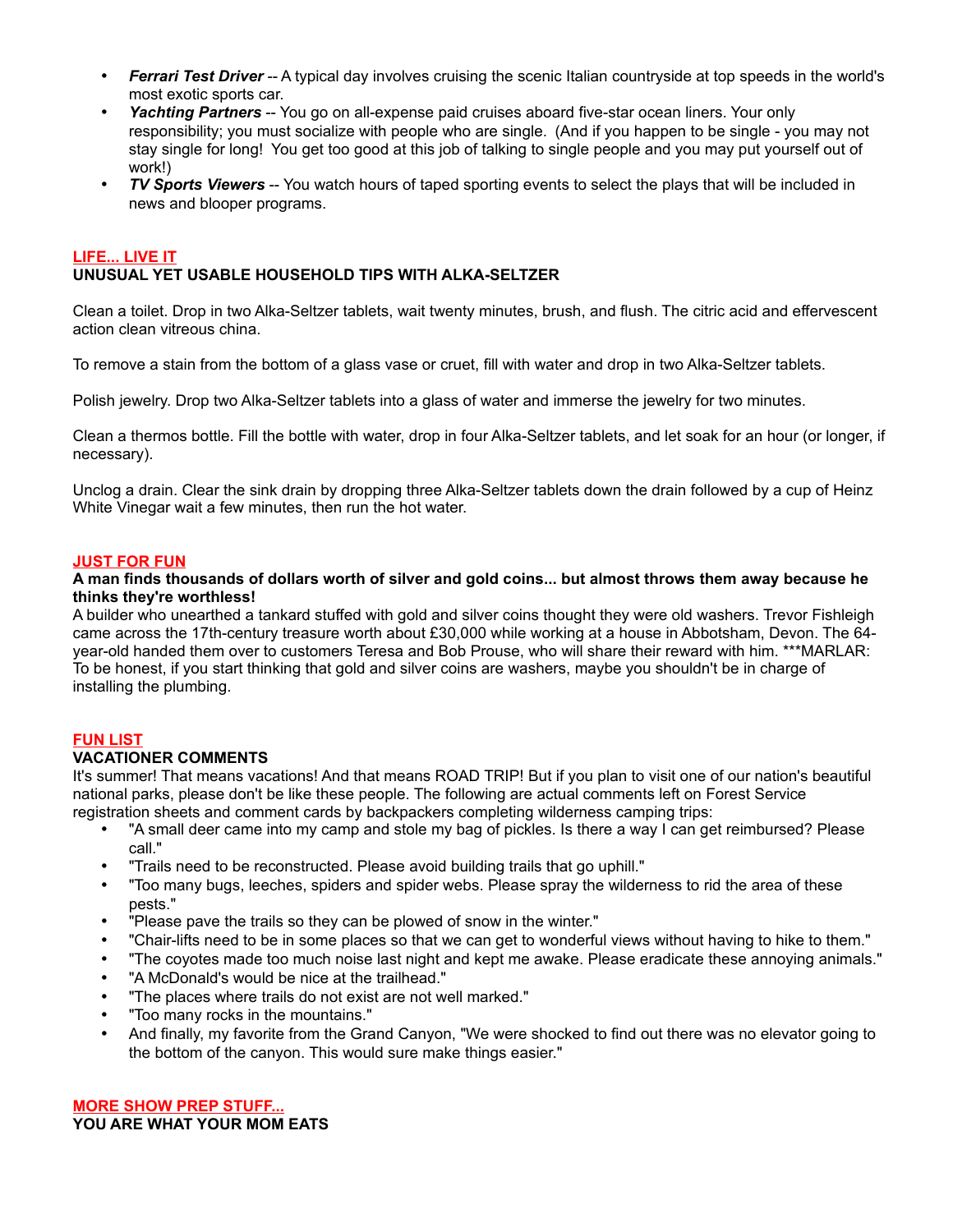According to a new study, a woman may be able to influence the sex of the child she conceives by what she eats. The study found that women who ate big breakfasts, particularly cereals, were more likely to have a son, while a diet low in calories, minerals and nutrients is more likely to produce a daughter. The percentage of babies that are girls has risen over the last four decades and this study would seem to explain it since the number of working moms has also risen as have the number of moms too busy for breakfast. They say this could offer a natural way for couples to select the gender of their children.

## **OTHER STUFF I WANT TO CRAM INTO TODAY'S PREP**

If you're serious about shedding pounds, you have to eat less. It's as simple as that. While exercise has many health benefits--including reducing the risk of developing heart disease, type 2 diabetes and cancer--it won't help you to lose weight. That's the word from public health scientists Richard S. Cooper, M.D. and Amy Luke, Ph.D. of Loyola University Chicago Stritch School of Medicine. The two have been studying the link between physical activity and obesity for years. When they started their research, they assumed that physical activity would prove key to losing weight. But the preponderance of evidence has shown that assumption to be wrong. Why? If you increase your activity, your appetite increases and you compensate by eating more food. So with or without increasing physical activity, calorie control remains key to losing or maintaining weight. "This crucial part of the public health message is not appreciated in recommendations to be more active, walk up stairs and eat more fruits and vegetables," the researchers wrote in the International Journal of Epidemiology. "The prescription needs to be precise: There is only one effective way to lose weight -- eat fewer calories."

It's time to clear your calendar. People experience more pleasure from unplanned events than from those that are scheduled, says new research for The Ohio State University. So instead of setting aside time for an after-lunch ice cream outing, hold off on buying a cone until you come upon an ice cream truck. You may enjoy your treat even more. (Family Circle)

According to a new survey, we could all do with a brush up on our financial smarts. The latest data says the average person will waste about \$9,700 in their lifetime because of financial mistakes - or incompetence. That brings the national total to a whopping \$2.3 TRILLION of money we've just blown! The top four ways we blow money are: Bank fees, credit card interest, paying higher interest rates than we should, and investment losses.

Feeling fried? Nature wakes up your brain and your body, says University of Rochester scientists. They found that people who spent at least 20 minutes a day outdoors felt up to 20% more physical and mental energy than those who stayed inside. More research is needed to determine why, but the study authors ruled out the effects of exercise and socialization, which people do more of when they're outdoors. Can't finagle some fresh air? Open the blinds: Just eyeballing nature can recharge you. (Men's Health)

BEST TRICK TO ENSURE YOU NEVER LEAVE YOUR BABY IN A HOT CAR There are a lot of tips — and even a few smartphone apps — to help you remember you have a small child in the back seat, but this one is the best: Leave something in the back seat. Some people take off their non-driving shoe and toss it in the back to force them to always open the back door. You could also leave your purse or backpack on the back seat floor, or even your cell phone.

## **AND I LEAVE YOU WITH THIS THOUGHT**

"Do not take life too seriously; you will never get out of it alive." -- Elbert Hubbard

## **THE TICKET Movie Reviews with MARIE ASNER**

**Marie Asner has been reviewing films for over 35 years. Her outlets include radio, print and Internet. For more in-depth movie reviews of the following films, visit [www.Tollbooth.org.](http://www.tollbooth.org/index.php/home/movie-reviews) Ratings from 1 (Low) to 5 (High).**

## *JULY 07, 2017...*

**The Big Sick**---This is a story of a rising stand-up comic Kamail Nanjiani, who is in love with a girl from another culture (Zoe Kazan.) This is based on a true life episode in which Zoe suddenly is terribly ill and Kamail tries to do his comedy routine-plus be at the hospital with her-and keep all this away from his traditional parents and soothe her rather negative parents (Holly Hunter and Ray Romano.) What a situation. "The Big Sick" is rated PG 13. Rating of 2 for fans.